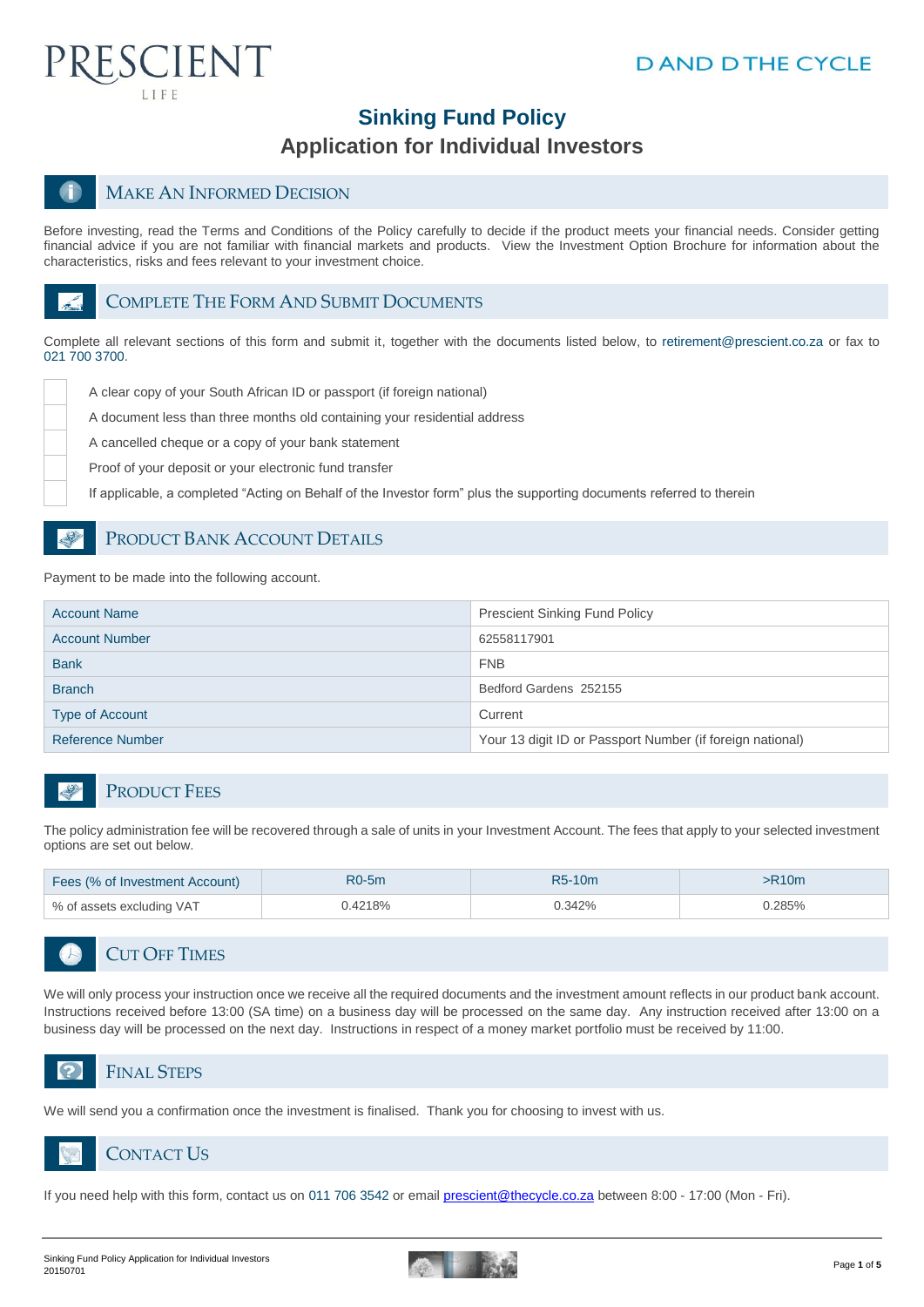# PRESCIENT

# **DAND DTHE CYCLE**

| PROVIDE YOUR PERSONAL DETAILS                                      |                                                                  |
|--------------------------------------------------------------------|------------------------------------------------------------------|
| New Investor<br><b>Existing Investor</b>                           | <b>Client Number</b>                                             |
| Surname<br>Title                                                   |                                                                  |
| First Name(s)                                                      | Female<br>Male                                                   |
| Date of Birth                                                      | Nationality                                                      |
| ID or Passport Number (if foreign national)                        |                                                                  |
| Income Tax Number                                                  |                                                                  |
| <b>Marital Status:</b><br>Single<br>Married<br>Divorced            | Marital Contract: Community of Property<br>Ante-nuptial contract |
| <b>Residential Address</b>                                         |                                                                  |
|                                                                    | Postal Code                                                      |
| Postal Address (if the same as residential address, tick this box) |                                                                  |
|                                                                    | Postal Code                                                      |
| Telephone (W)                                                      | Fax                                                              |
| Telephone (H)                                                      | Cell                                                             |
| <b>Email Address</b>                                               |                                                                  |
| Specify your preferred method of receiving correspondence*         | <b>Postal Address</b><br>Copy to Financial Advisor<br>Email      |

\*If no selection is made, correspondence will be sent to the email address provided. If no email address is provided, correspondence will be sent to your postal address.

| YOUR METHOD OF PAYMENT                                                                                                                                                                                                                          |                                                                                                                                                                                                                            |  |
|-------------------------------------------------------------------------------------------------------------------------------------------------------------------------------------------------------------------------------------------------|----------------------------------------------------------------------------------------------------------------------------------------------------------------------------------------------------------------------------|--|
| Lump Sum Payment (minimum amount - R5 000 000.00)                                                                                                                                                                                               |                                                                                                                                                                                                                            |  |
| Cheque deposit                                                                                                                                                                                                                                  | All cheques need to be endorsed as "Non Transferable" and deposited directly into the product account. Banks<br>do not accept cheques of more than R500 000.00. The investment will only be made when cheques are cleared. |  |
| Electronic / Internet<br>transfer                                                                                                                                                                                                               | Electronic internet transfers may take up to two business days to appear in the bank account. An investment<br>may only be made upon receipt of documentation and funds into the account.                                  |  |
| Collected within two business days after the receipt of this form. Electronic collection is restricted to a maximum<br>Electronic Collection<br>of R500 000.00 per debit. Multiple debits will be processed on the same day for higher amounts. |                                                                                                                                                                                                                            |  |
| R<br>Amount                                                                                                                                                                                                                                     | <b>Collection Date</b><br>d<br>d<br>$m \, m$                                                                                                                                                                               |  |

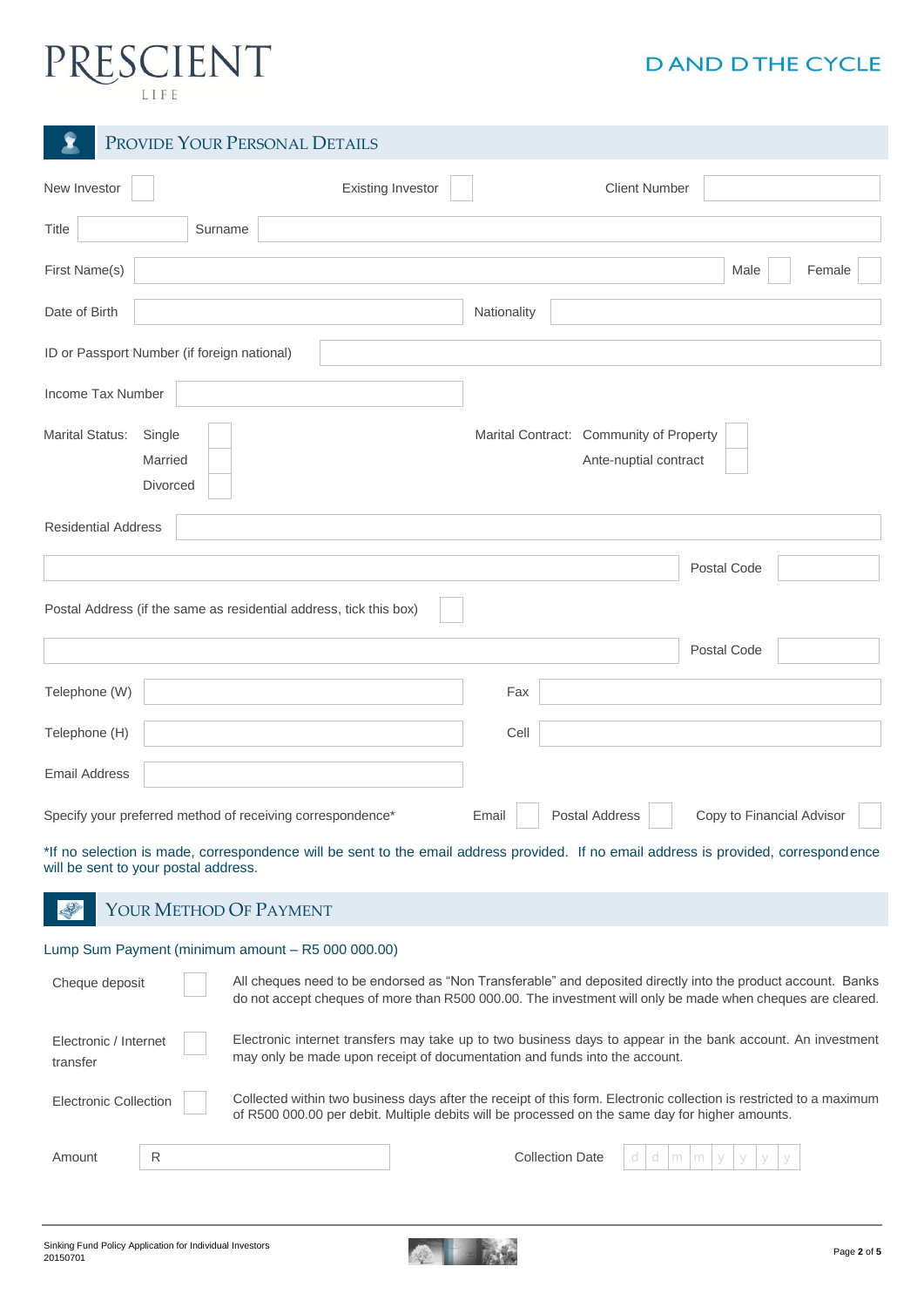

# **DAND DTHE CYCLE**

Yes No

Specify the source of funds (e.g. salary, investment proceeds, sale of assets, inheritance, etc). We reserve the right to request documentary proof (e.g. income statement, bank statement, etc).

| Regular Debit Order (minimum amount - R50 000.00)                                                                                                                                                                                                                                                                                              |                                                                          |                                                 |                     |                               |
|------------------------------------------------------------------------------------------------------------------------------------------------------------------------------------------------------------------------------------------------------------------------------------------------------------------------------------------------|--------------------------------------------------------------------------|-------------------------------------------------|---------------------|-------------------------------|
| A monthly debit order amount of                                                                                                                                                                                                                                                                                                                | R                                                                        | to be collected on 1 <sup>st</sup> of the month | <b>or</b>           | 15 <sup>th</sup> of the month |
| If the 1 <sup>st</sup> or the 15 <sup>th</sup> falls on a weekend or public holiday, the funds will be deducted on the first following business day thereafter. Any debit order<br>instruction / amendment must be received in writing at least five business days prior to the selected debit order date in order for it to be acted<br>upon. |                                                                          |                                                 |                     |                               |
| <b>Commencement Date</b><br>d<br>d                                                                                                                                                                                                                                                                                                             | m<br>m                                                                   | <b>Annual Escalation</b>                        | $\frac{1}{2}$       |                               |
| YOUR TAX INFORMATION                                                                                                                                                                                                                                                                                                                           |                                                                          |                                                 |                     |                               |
|                                                                                                                                                                                                                                                                                                                                                | Do you have a Tax Identification Number (TIN) issued by another country? |                                                 |                     | Yes<br>No.                    |
|                                                                                                                                                                                                                                                                                                                                                | Country of Tax Issue                                                     |                                                 | Tax ID Number (TIN) |                               |
|                                                                                                                                                                                                                                                                                                                                                |                                                                          |                                                 |                     |                               |
|                                                                                                                                                                                                                                                                                                                                                |                                                                          |                                                 |                     |                               |

Are you considered a tax payer, or need to submit a tax return, in any other country for which you have not been issued a TIN?

If yes, list them below.

| <b>List of Countries</b> |  |  |
|--------------------------|--|--|
|                          |  |  |
|                          |  |  |
|                          |  |  |

#### PROVIDE YOUR BANK DETAILS  $\Rightarrow$

### This must be a South African bank account in the name of the Investor.

| <b>Account Holder</b>                                                                                         | <b>Bank</b>        |
|---------------------------------------------------------------------------------------------------------------|--------------------|
| <b>Account Number</b>                                                                                         | Type of Account    |
| Name of Branch                                                                                                | <b>Branch Code</b> |
| Banking details for debit order deduction / electronic collection (if different from Investor's bank details) |                    |
| <b>Account Holder</b>                                                                                         | <b>Bank</b>        |
| <b>Account Number</b>                                                                                         | Type of Account    |
| Name of Branch                                                                                                | <b>Branch Code</b> |
| Signature of Account Holder                                                                                   |                    |

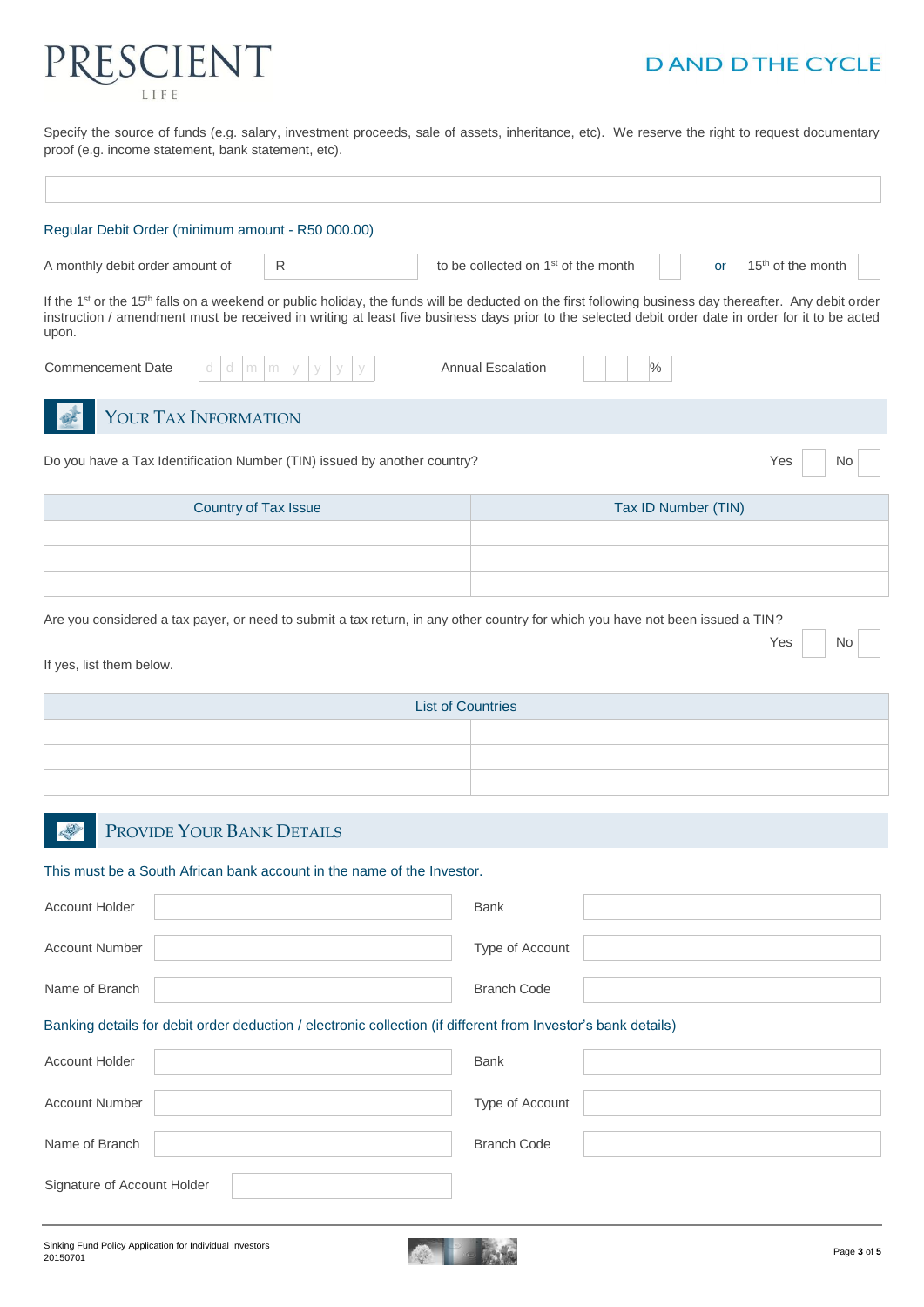# **DAND DTHE CYCLE**



## CHOOSE YOUR INVESTMENT OPTIONS

Please insert the version number of the latest Investment Option Brochure and complete the table below. | Insert version number

| <b>Investment Portfolio</b> | Investment Amount (%) | Debit Order (%) |
|-----------------------------|-----------------------|-----------------|
|                             | $\%$                  | $\%$            |
|                             | $\%$                  | $\frac{0}{0}$   |
|                             | $\%$                  | $\frac{0}{0}$   |
|                             | $\frac{0}{0}$         | $\frac{0}{0}$   |
|                             | 100%                  | 00%             |

## YOUR BENEFICIARY NOMINATIONS

A beneficiary for proceeds may be nominated. If no beneficiary for proceeds is nominated, Policy benefits may be paid to your estate. The signature of the investor's spouse is required if the investor is married in community of property and nominates a beneficiary other than the investor's spouse.

Full Name of Spouse Signature of Spouse Signature of Spouse Signature of Spouse **Beneficiary** Surname

| <b>POLITICITIE</b>   |  |
|----------------------|--|
| <b>First Name(s)</b> |  |
| <b>ID Number</b>     |  |
| Relationship         |  |

## COMPLETE IF YOU HAVE A FINANCIAL ADVISOR

| Name of Financial Services Provider (FSP) |                                                                                                                                                                                                         |
|-------------------------------------------|---------------------------------------------------------------------------------------------------------------------------------------------------------------------------------------------------------|
| <b>FSP License Number</b>                 | Name of Financial Advisor                                                                                                                                                                               |
| Telephone                                 | Email Address                                                                                                                                                                                           |
| Investor's fee payment instruction:       |                                                                                                                                                                                                         |
| Initial fee %<br>$\%$                     | Maximum 3.0% (excluding VAT) deducted prior to the investment being made. Where the annual<br>fees are more than 0.5%, initial fees are capped at 1.5%. If it is agreed that no initial fee is payable, |

insert 0%.

Annual fee % | | | | % Maximum 1.0% (excluding VAT) of the investment account. Where the initial fee is more than 1.5%, the maximum annual fee is 0.5%. If no annual fee is payable, insert 0%.

## I, the appointed Financial Advisor for this investment application, declare that:

- 1. I have established and verified the identity of the investor/s (and persons acting on behalf of the investor/s) in accordance with the Financial Intelligence Centre Act 38 of 2001 (FICA). I will keep records of such identification and verification.
- 2. I am licensed in terms of the Financial Advisory and Intermediary Services Act 37 of 2002 (FAIS) to provide financial services in respect of this investment.
- 3. I have read and understand the most recent terms and conditions of this investment and have explained them to the investor/s.